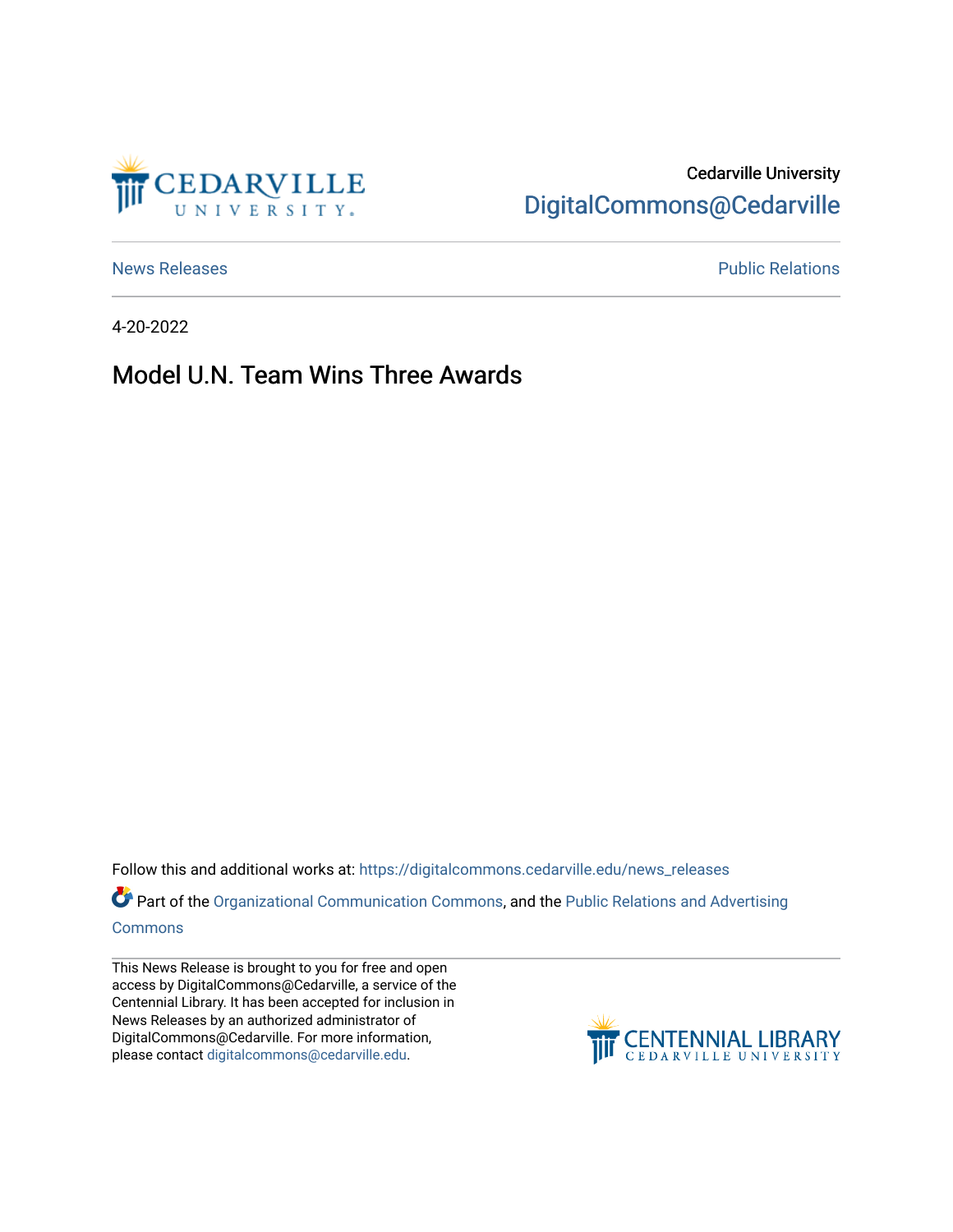#### **FOR IMMEDIATE RELEASE April 20, 2022**

**CONTACT:** Mark D. Weinstein Executive Director of Public Relations [937-766-8800](tel:937-766-8800) (o) [937-532-6885](tel:937-532-6885) (m) [Mweinstein@cedarville.edu](mailto:Mweinstein@cedarville.edu) @cedarvillenews

## **Model U.N. Team Wins Three Awards**

**CEDARVILLE, OHIO --** Cedarville University's Model United Nations (U.N.) team won a team and two individual awards during the Model U.N. competition in New York City from April 7-10.

Cedarville University's 16-member team represented Albania and won the Distinguished Delegation Award, the second-highest team award.

Benjamin Mays from Middletown, Ohio, and Zachary Cavin from Warren, Ohio, won Outstanding Delegation in the U.N. Security Council, the highest individual award. Emma Blakemore from Lexington, Kentucky, and Luke Roche from Lititz, Pennsylvania, won Best Position paper for General Assembly 3.

[Model U.N.](https://unausa.org/model-un/) is an educational simulation of the United Nations General Assembly, allowing students to debate topics related to international relations, create position papers and propose policies from their assigned delegations.

"This team endured several challenges this season including COVID-19 interruptions, canceled practice competitions due to inclement weather and sickness, among others," said Dr. [Glen Duerr,](https://www.cedarville.edu/academic-schools-and-departments/history-and-government/faculty-staff/duerr-glen) associate professor of international studies and coach to the team. "Yet, they continued to work hard and finished the season well. They represented Cedarville University in a Christ-like manner, with some students sharing the gospel with their colleagues after the committee sessions and even in the airport on the way home."

The event consisted of four days of simulated international negotiation. Students received a background guide prior to the competition, which they used to work with others to set a topic agenda, solve diplomatic problems, and write papers.

Located in southwest Ohio, Cedarville University is an accredited, Christ-centered, Baptist institution with an enrollment of 4,715 undergraduate, graduate, and online students in more than 150 areas of study. Founded in 1887, Cedarville is one of the largest private universities in Ohio, recognized nationally for its authentic Christian community, rigorous academic programs, including the Bachelor of Arts in [international studies,](https://www.cedarville.edu/academic-programs/international-studies) strong graduation and retention rates, accredited professional and health science offerings, and high student engagement ranking. For more information about the University, visit [cedarville.edu.](https://www.cedarville.edu/)

### Written by Alex Boesch

### Photo captions:

1- A group of 16 Cedarville University students competed at the event. Photo by Dr. Glen Duerr